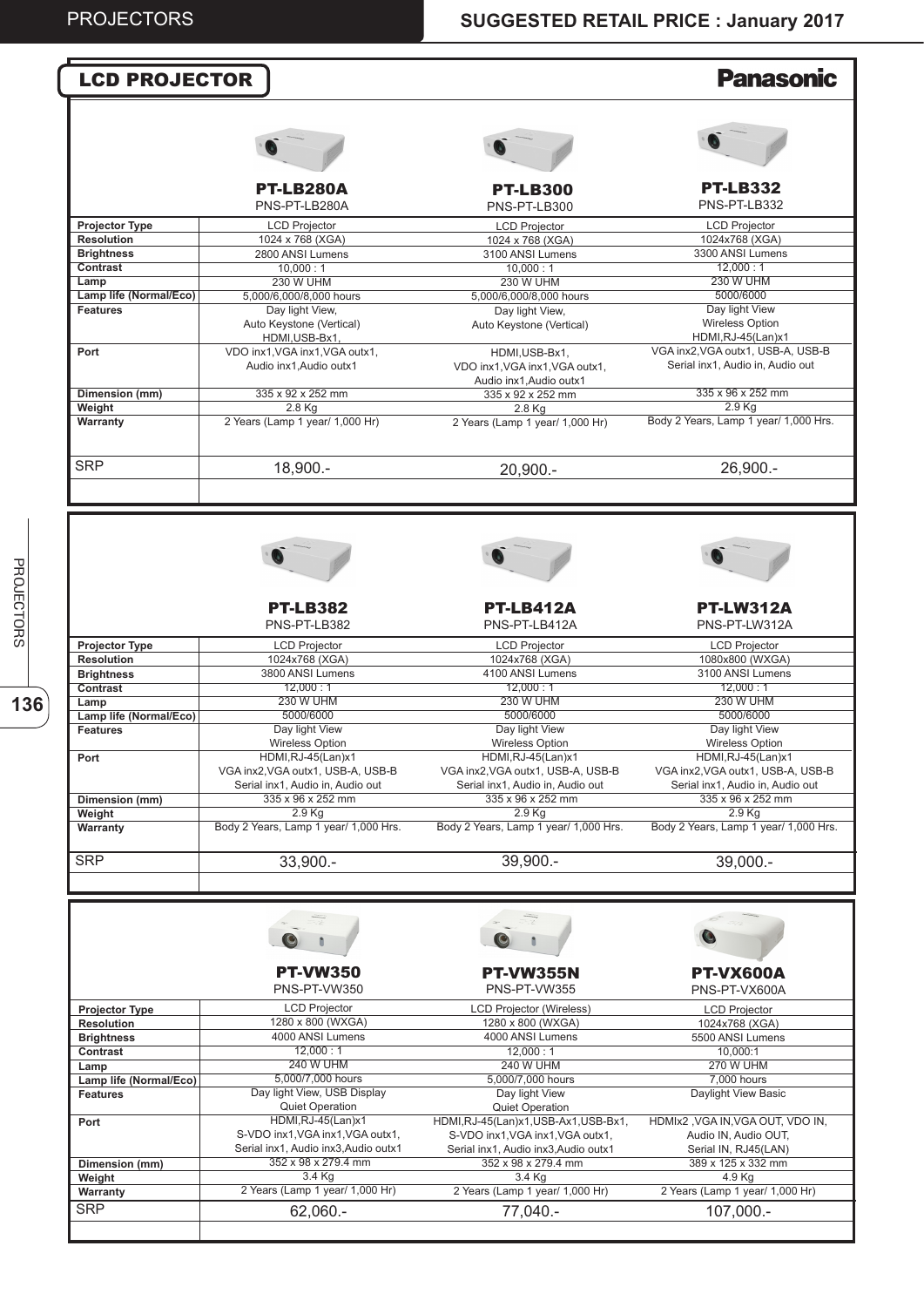# PROJECTORS

| <b>LCD PROJECTOR</b>                                                                                                              |                                                                                                                           |                                              | <b>Panasonic</b>                                               |
|-----------------------------------------------------------------------------------------------------------------------------------|---------------------------------------------------------------------------------------------------------------------------|----------------------------------------------|----------------------------------------------------------------|
|                                                                                                                                   |                                                                                                                           |                                              |                                                                |
|                                                                                                                                   |                                                                                                                           |                                              |                                                                |
|                                                                                                                                   | PT-VW535NA<br>PNS-PT-VW535NA                                                                                              | <b>PT-VW530A</b><br>PNS-PT-VW530A            | <b>PT-VZ575NA</b><br>PNS-PT-VZ575NA                            |
| Projector Type                                                                                                                    | <b>LCD Projector</b>                                                                                                      | <b>LCD Projector</b>                         | <b>LCD Projector</b>                                           |
| <b>Resolution</b>                                                                                                                 | 1280x800 (WXGA)                                                                                                           | 1280x800 (WXGA)                              | 1920x1200 (WUXGA)                                              |
| <b>Brightness</b>                                                                                                                 | 5000 ANSI Lumens                                                                                                          | 5000 ANSI Lumens                             | 4500 ANSI Lumens                                               |
| Contrast                                                                                                                          | 10.000:1                                                                                                                  | 10,000:1                                     | <b>270 W UHM</b>                                               |
| Lamp                                                                                                                              | <b>270 W UHM</b>                                                                                                          | <b>270 W UHM</b>                             | 10,000:1                                                       |
| Lamp life (Normal/Eco)                                                                                                            | 7,000 hours                                                                                                               | 7,000 hours                                  | 7,000 hours                                                    |
| <b>Features</b>                                                                                                                   | Wireless Ready: Miracast,<br>Wireless Manager, iOS, Android                                                               | Daylight<br><b>View Basic</b>                | Wireless Ready: Miracast,<br>Wireless Manager,<br>iOS, Android |
| Port                                                                                                                              | HDMIx2, VGA IN, VGA OUT, VDO IN,<br>Audio IN, Audio OUT, Serial IN, RJ45(LAN), Audio IN, Audio OUT, Serial IN, RJ45(LAN), | HDMIx2, VGA IN, VGA OUT, VDO IN,             | HDMIx2, VGA IN, VGA OUT,<br>VDO IN, Audio IN,                  |
|                                                                                                                                   | USB-A (VZ575NA, VW535NA, VX605)                                                                                           | USB-A (VZ575NA, VW535NA, VX605)              | Audio OUT, Serial IN, RJ45(LAN)                                |
| Dimension (mm)<br>Weight                                                                                                          | 389 x 125 x 332 mm<br>4.9 Ka                                                                                              | 389 x 125 x 332 mm<br>4.9 Kg                 | 389 x 125 x 332 mm                                             |
| Warranty                                                                                                                          | 2 Years (Lamp 1 year/ 1,000 Hr)                                                                                           | 2 Years (Lamp 1 year/ 1,000 Hr)              | 4.9 Kg<br>2 Years (Lamp 1 year/ 1,000 Hr)                      |
| <b>SRP</b>                                                                                                                        | 124,120.-                                                                                                                 | 117,700.-                                    | 155,150.-                                                      |
|                                                                                                                                   |                                                                                                                           |                                              |                                                                |
|                                                                                                                                   | <b>PT-VZ570A</b><br>PNS-PT-VZ570A                                                                                         | <b>PT-EZ580E</b><br>PNS-PT-EZ580E            | PT-EW640E<br>PNS-PT-EW640E                                     |
| <b>Projector Type</b>                                                                                                             |                                                                                                                           |                                              |                                                                |
| <b>Resolution</b>                                                                                                                 | <b>LCD Projector</b><br>1920x1200 (WUXGA)                                                                                 | <b>LCD Projector</b><br>1920x120 (WUXGA)     | <b>LCD Projector</b><br>1280x800 (WXGA)                        |
| <b>Brightness</b>                                                                                                                 | 4500 ANSI Lumens                                                                                                          | 5400 ANSI Lumens                             | 5800 ANSI Lumens                                               |
| Contrast                                                                                                                          | <b>270 W UHM</b>                                                                                                          | 5,000:1                                      | 5.000:1                                                        |
| Lamp                                                                                                                              | 10,000:1                                                                                                                  | 335 W UHM                                    | 335 W UHM                                                      |
| Lamp life (Normal/Eco)                                                                                                            | 7,000 hours                                                                                                               | 4500 hours                                   | 4500 hours                                                     |
| <b>Features</b>                                                                                                                   | Daylight View Basic                                                                                                       | Daylight View Basic, P-in-P                  | Daylight View Basic, P-in-P /                                  |
| Port                                                                                                                              | HDMIx2, VGA IN, VGA OUT, VDO IN,                                                                                          | / Side-by-Side<br>HDMI, DVI-D IN, VGA IN x2, | Side-by-Side<br>HDMI, DVI-D IN, VGA IN x2,                     |
|                                                                                                                                   | Audio IN, Audio OUT, Serial IN,                                                                                           | Audio IN, Audio OUT, Serial IN,              | Audio IN, Audio OUT,                                           |
|                                                                                                                                   | RJ45(LAN)                                                                                                                 | RJ45(LAN)                                    | Serial IN, RJ45(LAN)                                           |
| Dimension (mm)                                                                                                                    | 389 x 125 x 332 mm                                                                                                        | 530 x 177 x 445 mm                           | 530 x 177 x 445 mm                                             |
| Weight                                                                                                                            | 4.9 Kg                                                                                                                    | 9.8 Kg                                       | 9.8 Kg                                                         |
|                                                                                                                                   |                                                                                                                           |                                              | 2 Years (Lamp 1 year/ 1,000 Hr)                                |
|                                                                                                                                   | 144,450.-                                                                                                                 | 321,000 .-                                   | 214,000 .-                                                     |
| Warranty<br><b>SRP</b>                                                                                                            | 2 Years (Lamp 1 year/ 1,000 Hr)<br>PT-DZ21KE                                                                              | 2 Years (Lamp 1 year/ 1,000 Hr)              |                                                                |
|                                                                                                                                   | PNS-PT-DZ21KE                                                                                                             |                                              | PT-DZ13KE<br>PNS-PT-DZ13KE                                     |
|                                                                                                                                   |                                                                                                                           |                                              |                                                                |
|                                                                                                                                   | DLP 3chip                                                                                                                 |                                              | DLP 3chip                                                      |
|                                                                                                                                   | 1920x120 (WUXGA)                                                                                                          |                                              | 1920x120 (WUXGA)                                               |
|                                                                                                                                   | 20000 ANSI Lumens                                                                                                         |                                              | 12000 ANSI Lumens                                              |
|                                                                                                                                   | 10,000:1                                                                                                                  |                                              | 10,000:1                                                       |
|                                                                                                                                   | 380 W UHM x2                                                                                                              |                                              | 380 W UHM x2                                                   |
|                                                                                                                                   | System Daylight View 2,                                                                                                   |                                              | System Daylight View 2,                                        |
| Projector Type<br><b>Resolution</b><br><b>Brightness</b><br>Contrast<br>Lamp<br>Lamp life (Normal/Eco)<br><b>Features</b><br>Port | Detail clarity Processor3<br>HDMI, DVI-D IN, VGA IN, Audio IN,                                                            |                                              | Detail clarity Processor3<br>HDMI, DVI-D IN, VGA IN, Audio IN, |
|                                                                                                                                   | Audio OUT, Serial IN, RJ45(LAN)                                                                                           |                                              | Audio OUT, Serial IN, RJ45(LAN)                                |
|                                                                                                                                   | 620 x 291 x 800mm                                                                                                         |                                              | 530 x 200 x 548.5 mm                                           |
| Dimension (mm)<br>Weight                                                                                                          | 43 Kg                                                                                                                     |                                              | 24 Kg                                                          |
| Warranty<br><b>SRP</b>                                                                                                            | 2 Years (Lamp 1 year/ 1,000 Hr)<br>3,745,000.-                                                                            |                                              | 2 Years (Lamp 1 year/ 1,000 Hr)<br>2,033,000.-                 |

**137**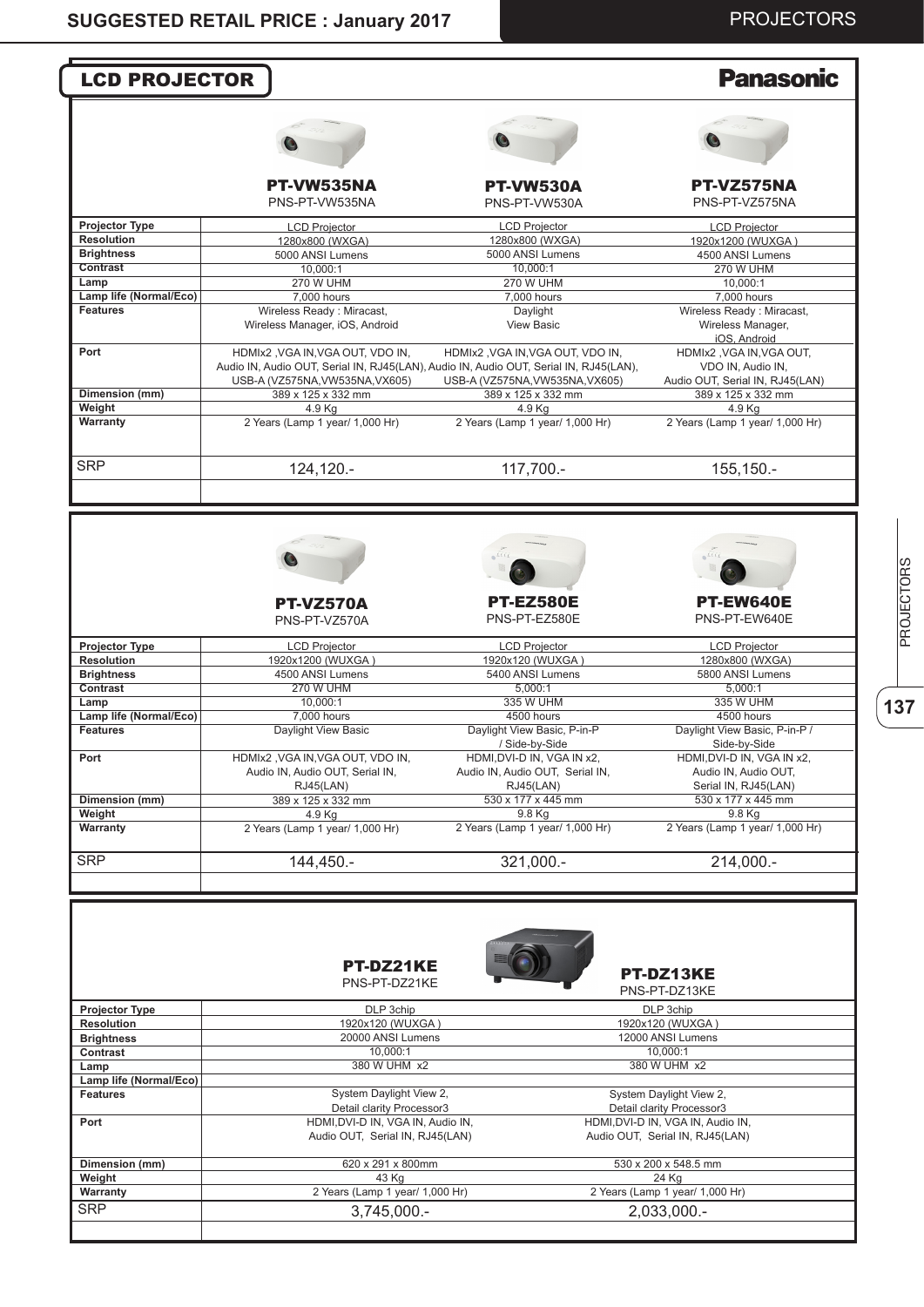| <b>Acer: PROJECTOR</b>        |                                           |                                        |                                                        |
|-------------------------------|-------------------------------------------|----------------------------------------|--------------------------------------------------------|
|                               |                                           |                                        |                                                        |
|                               |                                           |                                        |                                                        |
|                               |                                           |                                        |                                                        |
|                               |                                           |                                        |                                                        |
|                               |                                           |                                        |                                                        |
|                               | <b>Acer X115H</b>                         | Acer X125H                             | <b>Acer X135WH</b>                                     |
|                               | ACR-MRJN811007                            | ACR-MRJN911006                         | ACR-MRJNA11006                                         |
| <b>Free</b>                   | <b>Screen 70"*70"</b>                     | <b>Screen 70"*70"</b>                  | <b>Screen 70"*70"</b>                                  |
| <b>Projector Type</b>         | DLP, Native SVGA (800 x 600)              | DLP, Native XGA (1,024 x 768)          | DLP®, Native WXGA (1,280 x 800)                        |
| <b>Brightness</b>             | 3,300 ANSI Lumens                         | 3,300 ANSI Lumens                      | 3,400 ANSI Lumens                                      |
| Contrast                      | 20,000:1                                  | 20,000:1                               | 20,000:1                                               |
| <b>Throw Distance</b>         |                                           |                                        |                                                        |
| <b>Displayable Colors</b>     |                                           |                                        |                                                        |
| <b>Lamp Life</b>              | 5,000 Hrs (Standard), 6,000 Hrs (ECO),    | 5,000 Hrs (Standard), 6,000 Hrs (ECO), | 5,000 Hours (Standard), 6,000 Hours                    |
|                               | 10,000 Hrs (ExtremeECO)                   | 10,000 Hrs (ExtremeECO)                | (ECO), 10,000 Hours (ExtremeECO)                       |
| <b>Keystone Correction</b>    | +/-40 Degrees (Vertical), Manual          | +/-40 Degrees (Vertical), Manual       | +/-40 Degrees (Vertical), Manual                       |
| Input Interface               | D-Sub x1, Composite x1, HDMI              | Analog RGB/Component Video             | Analog RGB/Component Video x 1,                        |
|                               | x 1 PC Audio (Stereo mini jack) x 1       | (D-sub) x 1, HDMI x 1, PC Audio x 1    | HDMI x 1, PC Audio x 1                                 |
| <b>Output Interface</b>       | N/A                                       | N/A                                    | N/A                                                    |
| <b>SRP</b>                    | 11,900.-                                  | $15,900. -$                            | 19,900.-                                               |
|                               |                                           |                                        |                                                        |
|                               |                                           |                                        |                                                        |
|                               |                                           |                                        |                                                        |
|                               |                                           | <b>Base</b>                            |                                                        |
|                               |                                           |                                        |                                                        |
|                               |                                           | READY                                  |                                                        |
|                               | <b>Acer X1278H(3D)</b>                    |                                        | <b>Acer X1385WH(3D)</b>                                |
|                               | ACR-MRJMK11006                            |                                        | ACR-MRJL511006                                         |
| <b>Free</b>                   | <b>Screen 70"*70</b>                      |                                        |                                                        |
| <b>Projector Type</b>         | DLP, Native XGA (1,024 x 768)             |                                        | <b>Screen 70"*70</b><br>DLP, Native WXGA (1,280 x 800) |
| <b>Brightness</b>             | \3,800 ANSI Lumens (Standard)             |                                        | 3,200 ANSI (Standard), 2,560 ANSI (ECO)                |
| Contrast                      | 20000:1                                   |                                        | 20,000:1                                               |
| <b>Throw Distance</b>         | 50"@2m                                    |                                        | Throw Ratio62 inch@2m                                  |
| <b>Displayable Colors</b>     | 1.07 Billion Colors                       |                                        | 1.07 Billion Colors                                    |
| <b>Lamp Life</b>              | 3,000 Hours (Standard), 4,000 Hours       |                                        | 4,000 Hrs(Standard),6,000 Hrs (ECO),                   |
|                               | (ECO), 5,000 Hours(ExtremeEco)            |                                        | 10,000 Hrs (ExtremeEco)                                |
| <b>Keystone Correction</b>    | +/-40 Degrees (Vertical), Manual          |                                        | +/-40 Degrees (Vertical), Manual & Auto                |
| Input Interface               | D-sub x2, Composite Video x1, S-Video x1, |                                        | Analog RGB / (D-Sub)X2, (RCA) X 1,                     |
|                               | HDMI x1, PC Audio x1, Mic In x1           |                                        | S-vdoX1, HDMI/MHL X 1, PC AudioX 2                     |
| <b>Output Interface</b>       | D-Sub x1, PC Audio x1, DC Out x1; DLP 3D  |                                        | Analog RGB X 1, PC Audio x 1, DC Out x 1               |
| <b>SRP</b>                    | $25,900. -$                               |                                        | 24,900.-                                               |
|                               |                                           |                                        |                                                        |
|                               |                                           |                                        |                                                        |
|                               |                                           |                                        |                                                        |
|                               | <b>Bash</b>                               |                                        |                                                        |
|                               |                                           |                                        |                                                        |
|                               |                                           | READY                                  |                                                        |
|                               |                                           |                                        |                                                        |
|                               | <b>Acer P1185(3D)</b><br>ACR-MRJL811006   |                                        | <b>Acer P1286</b><br>ACR-MRJMW11006                    |
|                               |                                           |                                        |                                                        |
| Free                          | <b>Screen 70"*70</b>                      |                                        | <b>Screen 70"*70"</b>                                  |
| <b>Projector Type</b>         | DLP, Native SVGA (800 x 600)              |                                        | DLP, Native XGA (1,024 x 768)                          |
| <b>Brightness</b><br>Contrast | 3,200 ANSI Lumens (Standard)<br>20,000:1  |                                        | 3,400 ANSI Lumens<br>20,000:1                          |
| <b>Throw Distance</b>         | Throw Ratio:50 inch@2m, 100 inch@4m       |                                        |                                                        |
| <b>Displayable Colors</b>     | 1.07 Billion Colors                       |                                        |                                                        |
| Lamp Life                     | 4,000 Hours (Standard), 6,000 Hrs (ECO),  |                                        | 5,000 Hours (Standard), 6,000 Hours (ECO),             |
|                               | 10,000 Hours (ExtremeECO)                 |                                        | 10,000 Hours (ExtremeECO)                              |
| <b>Keystone Correction</b>    | +/-40 Degrees (Vertical), Manual & Auto   |                                        | +/-40 Degrees (Vertical), Manual & Auto                |
| Input Interface               | Analog RGB/Component Video x2, Composite  |                                        | D-sub, Composite Vdoo (RCA), HDMI/MHL (Vdo,            |
|                               | x1, S-Video x1, HDMI/MHL x1, PC Audio x2  |                                        | Audio, HDCP), HDMI (Vdo, Audio, HDCP), PC Audio        |
| <b>Output Interface</b>       | Analog RGB x1, PC Audio x1, DC Out x1     |                                        | PC Audio, DC Out (5V/1A, USB Type A)                   |
| <b>SRP</b>                    | $13,900. -$                               |                                        | $16,900. -$                                            |
|                               |                                           |                                        |                                                        |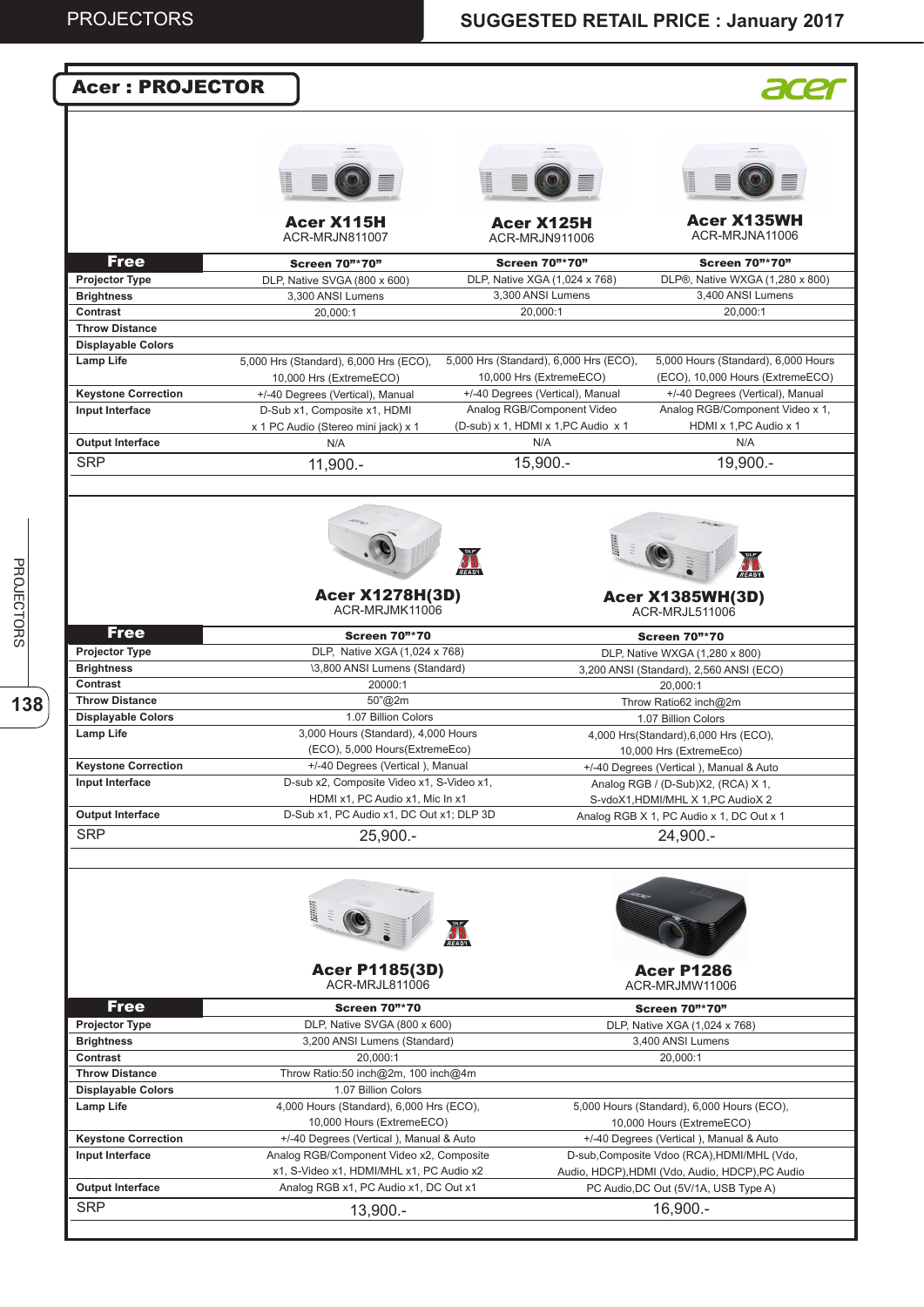# PROJECTORS

**139**PROJECTORS

| <b>Acer: PROJECTOR</b>                                                                                                                                                                                                                                                                                                                    |                                                                |                                                          |
|-------------------------------------------------------------------------------------------------------------------------------------------------------------------------------------------------------------------------------------------------------------------------------------------------------------------------------------------|----------------------------------------------------------------|----------------------------------------------------------|
|                                                                                                                                                                                                                                                                                                                                           |                                                                |                                                          |
|                                                                                                                                                                                                                                                                                                                                           | READY                                                          |                                                          |
|                                                                                                                                                                                                                                                                                                                                           | <b>Acer P1285B(3D)</b><br>ACR-MRJM011006                       | <b>Acer P1387W (3D)</b><br>ACR-MRJL911006                |
| <b>Free</b>                                                                                                                                                                                                                                                                                                                               | <b>Screen 70"*70</b>                                           | <b>Screen 70"*70</b>                                     |
| <b>Projector Type</b>                                                                                                                                                                                                                                                                                                                     | DLP, Native XGA (1,024 x 768)                                  | DLP, Native WXGA (1,280 x 800)                           |
| <b>Brightness</b>                                                                                                                                                                                                                                                                                                                         | 3,200 ANSI Lumens (Standard)                                   | 4,500 ANSI Lumens (Standard)                             |
| Contrast                                                                                                                                                                                                                                                                                                                                  | 17000:1                                                        | 17000:1                                                  |
| <b>Throw Distance</b>                                                                                                                                                                                                                                                                                                                     | 53"@2m<br>1.07 Billion Colors                                  |                                                          |
| <b>Displayable Colors</b><br><b>Lamp Life</b>                                                                                                                                                                                                                                                                                             | 4,000 Hours (Standard),                                        | 1.07 Billion Colors<br>3,000 Hours(Standard),4,000 Hours |
|                                                                                                                                                                                                                                                                                                                                           | 6,000 Hours (ECO), 10,000 Hours (ExEco)                        | (ECO), 5,000 Hours (ExtremeEco)                          |
| <b>Keystone Correction</b>                                                                                                                                                                                                                                                                                                                | +/-40 Degrees (Vertical), Manual & Auto                        | +/-40 Degrees (Vertical), Manual                         |
| Input Interface                                                                                                                                                                                                                                                                                                                           | D-sub x 2, Composite Video, S-Video,                           | D-sub x 2, Composite Video,                              |
|                                                                                                                                                                                                                                                                                                                                           | HDMI/MHL, PC Audio x 2                                         | S-Video, HDMI/MHL, PC Audio x 2                          |
| <b>Output Interface</b>                                                                                                                                                                                                                                                                                                                   | D-Sub, PC Audio, DC Out; DLP 3D                                | Analog RGB (D-Sub), PC audio                             |
| <b>SRP</b>                                                                                                                                                                                                                                                                                                                                | $21,900. -$                                                    | $39,900 -$                                               |
|                                                                                                                                                                                                                                                                                                                                           |                                                                |                                                          |
|                                                                                                                                                                                                                                                                                                                                           |                                                                | New                                                      |
|                                                                                                                                                                                                                                                                                                                                           |                                                                |                                                          |
|                                                                                                                                                                                                                                                                                                                                           | Acer P1385WB_WiFi (3D)<br>ACR-MRJLQ11006                       | <b>Acer A1500</b><br>ACR-MRJN011006                      |
| <b>Free</b>                                                                                                                                                                                                                                                                                                                               | <b>Screen 70"*70</b>                                           | <b>Screen 70"*70"</b>                                    |
|                                                                                                                                                                                                                                                                                                                                           |                                                                | 3,100 ANSI Lumens (Standard)                             |
|                                                                                                                                                                                                                                                                                                                                           |                                                                |                                                          |
|                                                                                                                                                                                                                                                                                                                                           | DLP, Native WXGA (1,280 x 800)<br>3,200 ANSI Lumens (Standard) |                                                          |
|                                                                                                                                                                                                                                                                                                                                           | 20000:1                                                        | 20,000:1                                                 |
|                                                                                                                                                                                                                                                                                                                                           |                                                                | 100 inch@2.5m                                            |
|                                                                                                                                                                                                                                                                                                                                           | 1.07 Billion Colors                                            | 1.07 Billion Colors                                      |
|                                                                                                                                                                                                                                                                                                                                           | 4,000 Hrs (Standard), 6,000 Hrs (ECO),                         | 5,000 Hrs (Standard), 6,000 Hrs (ECO),                   |
|                                                                                                                                                                                                                                                                                                                                           | 10,000 Hrs (ExtremeEco)                                        | 10,000 Hrs (ExtremeECO)                                  |
|                                                                                                                                                                                                                                                                                                                                           | +/-40 Degrees (Vertical), Manual & Auto                        | +/-40 Degrees (Vertical), Manual                         |
|                                                                                                                                                                                                                                                                                                                                           | D-subx2, Composite Video, S-Vdo,                               | D-subx2, Composite Vdo, S-Vdo, HDMI,                     |
|                                                                                                                                                                                                                                                                                                                                           | HDMI/MHLx2, PC Audiox2                                         | (MHL), PC Audiox2D-subx1, PC Audio, DC OutOut            |
|                                                                                                                                                                                                                                                                                                                                           | D-Sub, PC Audio, DC Out; DLP 3D<br>24,900.-                    | (5V/1A, USB Mini-B, Internal Port)<br>28,700.-           |
|                                                                                                                                                                                                                                                                                                                                           |                                                                |                                                          |
|                                                                                                                                                                                                                                                                                                                                           |                                                                |                                                          |
|                                                                                                                                                                                                                                                                                                                                           | Acer K135i (LED)<br>ACR-MRJKW11004                             | Acer K137i (LED)<br>ACR-MRJKX11004                       |
|                                                                                                                                                                                                                                                                                                                                           |                                                                |                                                          |
| <b>Free</b>                                                                                                                                                                                                                                                                                                                               | <b>USB wireless dongle</b>                                     | <b>USB wireless dongle</b>                               |
|                                                                                                                                                                                                                                                                                                                                           | DLP, Native WXGA (1,280 x 800)<br>600 ANSI Lumens (Standard)   | DLP, Native WXGA (1,280 x 800)                           |
|                                                                                                                                                                                                                                                                                                                                           | 10,000:1                                                       | 700 ANSI Lumens (Standard)<br>10,000:1                   |
|                                                                                                                                                                                                                                                                                                                                           |                                                                |                                                          |
|                                                                                                                                                                                                                                                                                                                                           | 1.07 Billion Colors                                            | 1.07 Billion Colors                                      |
| Projector Type<br><b>Brightness</b><br>Contrast<br><b>Throw Distance</b><br><b>Displayable Colors</b><br><b>Lamp Life</b><br><b>Keystone Correction</b><br>Input Interface<br><b>Output Interface</b><br><b>SRP</b><br>Projector Type<br><b>Brightness</b><br>Contrast<br><b>Throw Distance</b><br><b>Displayable Colors</b><br>Lamp Life | LED 20,000 Hours (Standard),                                   | LED 20,000 Hours (Standard),                             |
|                                                                                                                                                                                                                                                                                                                                           | 30,000 Hours (ECO),                                            | 30,000 Hours (ECO),                                      |
| <b>Keystone Correction</b>                                                                                                                                                                                                                                                                                                                | +/-40 Degrees (Vertical), Manual & Auto                        | +/-40 Degrees (Vertical), Manual & Auto                  |
| Input Interface                                                                                                                                                                                                                                                                                                                           |                                                                |                                                          |
| <b>Output Interface</b>                                                                                                                                                                                                                                                                                                                   |                                                                |                                                          |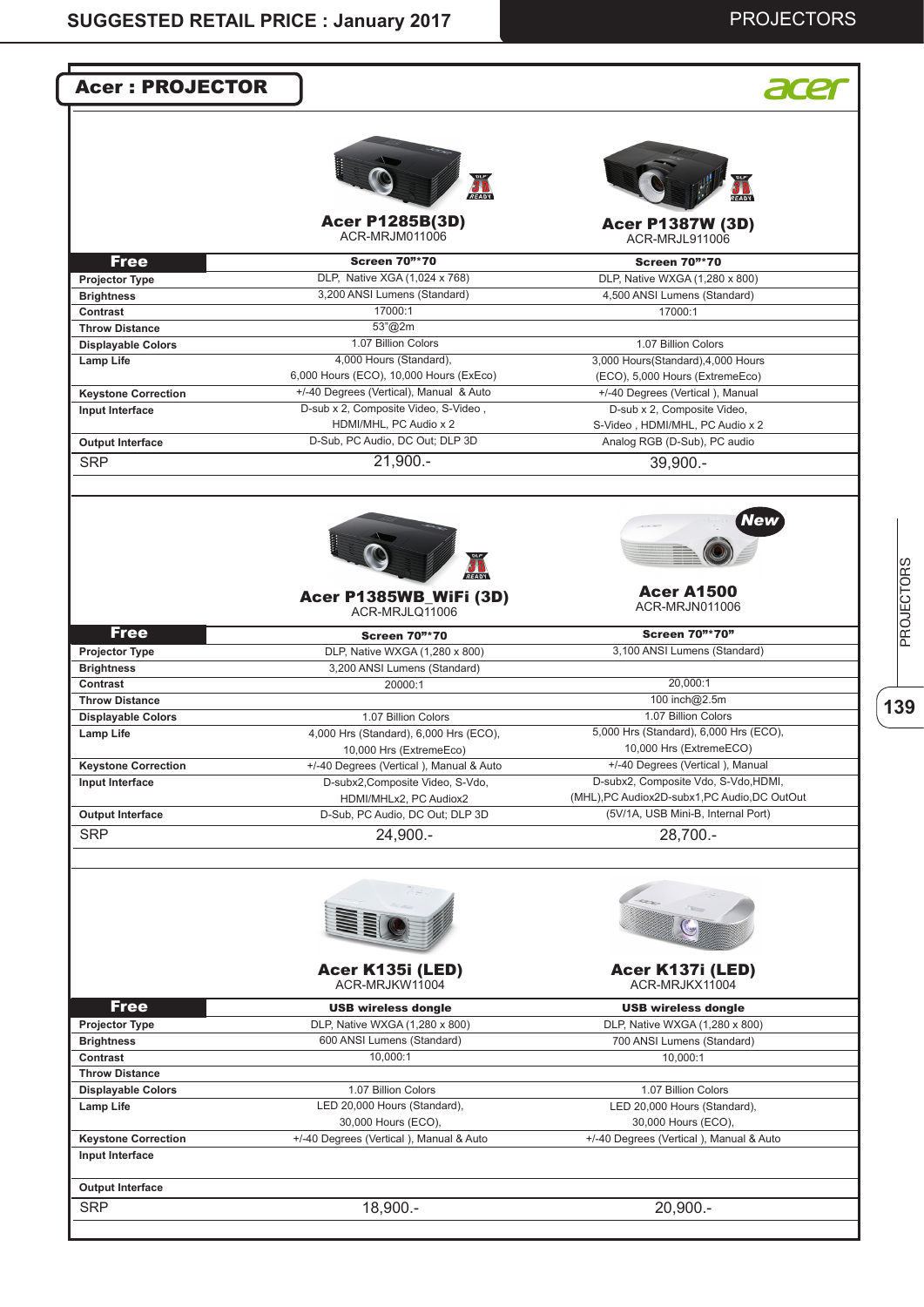|                                                            | <b>RICOH: PROJECTOR</b>                                                            | <b>RICOH</b>                                                                                                                                                                                                                  |
|------------------------------------------------------------|------------------------------------------------------------------------------------|-------------------------------------------------------------------------------------------------------------------------------------------------------------------------------------------------------------------------------|
| <b>Entry Level</b><br>้รับประกัน 3 ปีซ่อมถึงสถานที่        |                                                                                    | <b>New</b>                                                                                                                                                                                                                    |
| Model                                                      | <b>PJWX2240</b>                                                                    | PJX2340                                                                                                                                                                                                                       |
| <b>Projector Type</b>                                      | <b>DLP</b>                                                                         | <b>DLP</b>                                                                                                                                                                                                                    |
| <b>Resolution</b>                                          | 1280 x 800 (WXGA)                                                                  | XGA (1024 x 768)                                                                                                                                                                                                              |
| <b>Brightness</b>                                          | 3,100 Lumens                                                                       | 3,000 ANSI Lumens                                                                                                                                                                                                             |
| <b>Native Contrast /High Contrast</b>                      | 2,100 : 1 / 10,000 : 1                                                             | 2,200:1                                                                                                                                                                                                                       |
| Lamp life<br>Port                                          | 4,500 Hr                                                                           | 4500 hrs / 6000 hrs (eco)                                                                                                                                                                                                     |
|                                                            | Mini D-SUB15pin x 3,<br>Mini DIN 4pin x 1, RCA 1pin x 1, D-SUB 9pin x 1 (RS-232C), | Mini D-SUB15pin in x 1, Mini D-SUB15pin out x 1,<br>RCA_1pin x 1 (Video), Mini Jack x 1 (Audio1 IN/OUT), HDMI x 1,                                                                                                            |
|                                                            | Mini Jack x 3, USB-TYPE-minB x1, HDMI(1.4) x 1                                     | RS-232C 3-pin x 1 (service)                                                                                                                                                                                                   |
| <b>Network</b>                                             | N/A                                                                                | N/A                                                                                                                                                                                                                           |
| Projection screen size                                     | 30" to 300"                                                                        | 30" to 300"                                                                                                                                                                                                                   |
| <b>Dimension</b>                                           | 314.2 x 223.5 x 101.7 mm                                                           | 286 x 100 x 208 mm                                                                                                                                                                                                            |
| Weight                                                     | 2.6 kg                                                                             | 2.4 kg                                                                                                                                                                                                                        |
| Warranty                                                   | Onsite 3 Years                                                                     | 3 Years onsite                                                                                                                                                                                                                |
| <b>SRP</b>                                                 | 20,865.-                                                                           | 19,795.-                                                                                                                                                                                                                      |
|                                                            |                                                                                    |                                                                                                                                                                                                                               |
|                                                            |                                                                                    |                                                                                                                                                                                                                               |
| <b>Model</b>                                               | <b>PJ X3351N</b>                                                                   | <b>PJ WX3351N</b>                                                                                                                                                                                                             |
| <b>Projector Type</b>                                      | <b>DLP</b>                                                                         | <b>DLP</b>                                                                                                                                                                                                                    |
| <b>Resolution</b>                                          | 1024 x 768 (XGA)                                                                   | 1280 x 800 (WXGA)                                                                                                                                                                                                             |
| <b>Brightness</b><br><b>Native Contrast /High Contrast</b> | 3,500 Lumens                                                                       | 3,600 Lumens                                                                                                                                                                                                                  |
| Lamp life                                                  | 13,000:1<br>3,500 Hr                                                               | 13,000:1<br>3,500 Hr                                                                                                                                                                                                          |
| Port                                                       |                                                                                    | Mini D-SUB15pin x 1 (Computer IN), Mini D-SUB15pin x 1 (Monitor OUT), RCA_1pin x 1 (Video), Mini Jack x 1<br>(Audio1 IN/OUT), USB-TYPE-minB x1, HDMI(1.4) x 1, USB TYPE-A for PC free presentation                            |
|                                                            |                                                                                    |                                                                                                                                                                                                                               |
| <b>Network</b>                                             |                                                                                    | RJ-45 x 1 (Competible with 10 BASE-T/100ASE-TX/1000BASE-T) , Competible with IEEE 802.11a/b/g/n                                                                                                                               |
| Projection screen size                                     | 30"-400"                                                                           | 40"-400"                                                                                                                                                                                                                      |
| <b>Dimension</b>                                           | 297 x 235 x 100 mm                                                                 | 297 x 235 x 100 mm                                                                                                                                                                                                            |
| Weight                                                     | 3.1 kg                                                                             | 3.1 kg                                                                                                                                                                                                                        |
| Warranty                                                   | Onsite 3 Years                                                                     | Onsite 3 Years                                                                                                                                                                                                                |
| <b>SRP</b>                                                 | 40,660.-                                                                           | 46,973.-                                                                                                                                                                                                                      |
| <b>Short Throw</b>                                         |                                                                                    |                                                                                                                                                                                                                               |
| Model                                                      | PJ X4240N (Short Throw)                                                            | PJ WX4240N (Short Throw)                                                                                                                                                                                                      |
| <b>Projector Type</b>                                      | <b>DLP</b>                                                                         | <b>DLP</b>                                                                                                                                                                                                                    |
| <b>Resolution</b>                                          | 1024 x 768 (XGA)                                                                   | 1280 x 800 (WXGA)                                                                                                                                                                                                             |
| <b>Brightness</b>                                          | 3,000 Lumens                                                                       | 3,000 Lumens                                                                                                                                                                                                                  |
| <b>Native Contrast /High Contrast</b>                      | 5,000:1                                                                            | 5,000:1                                                                                                                                                                                                                       |
| Lamp life                                                  | 3,500 Hr                                                                           | 3,500 Hr                                                                                                                                                                                                                      |
| Port                                                       |                                                                                    | Mini D-sub 15 pin x 2, Mini D-sub 15 pin x 1 (switched with input), HDMI x 1, RCA pin jack x 1,3.5 mm (0.1 inch)<br>diameter stereo mini pin jack x 2(in&out), USB Mini-B x 1 (for firmware version upgrades), USB Type A x 1 |
| <b>Network</b>                                             |                                                                                    | RJ-45 x 1 (Competible with 10 BASE-T/100ASE-TX/1000BASE-T) , Competible with IEEE 802.11a/b/g/n                                                                                                                               |
| Projection screen size                                     | 50"-120"                                                                           | 60"-140"                                                                                                                                                                                                                      |
| <b>Dimension</b>                                           | 297 x 235 x 100 mm                                                                 | 297 x 235 x 100 mm                                                                                                                                                                                                            |
| Weight                                                     | 3.1 kg                                                                             | 3.1 kg                                                                                                                                                                                                                        |
| Warranty<br><b>SRP</b>                                     | Onsite 3 Years                                                                     | Onsite 3 Years<br>48,043.-                                                                                                                                                                                                    |